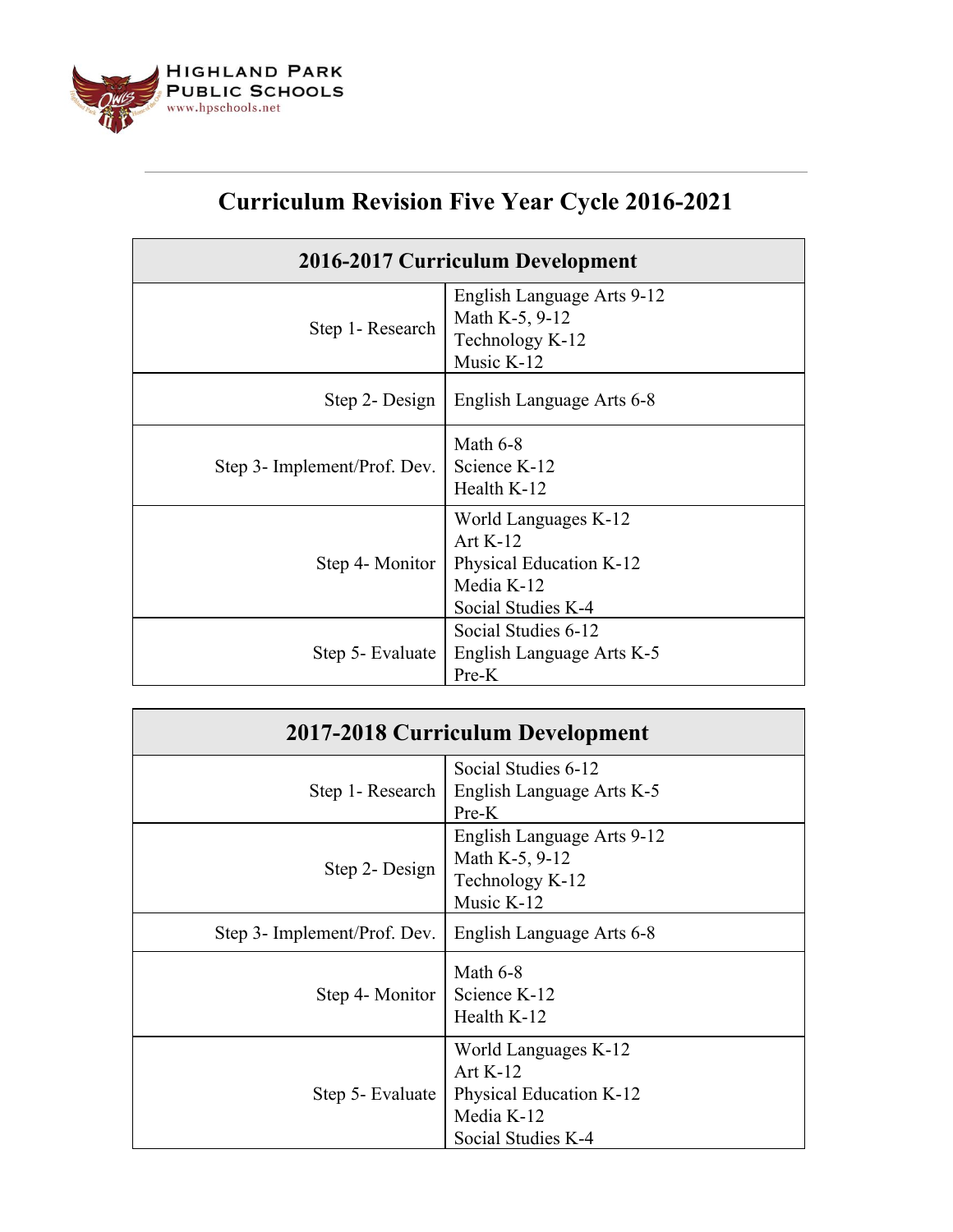| 2018-2019 Curriculum Development |                            |  |
|----------------------------------|----------------------------|--|
| Step 1- Research                 | World Languages K-12       |  |
|                                  | Art $K-12$                 |  |
|                                  | Physical Education K-12    |  |
|                                  | Media K-12                 |  |
|                                  | Social Studies K-4         |  |
| Step 2- Design                   | Social Studies 6-12        |  |
|                                  | English Language Arts K-5  |  |
|                                  | Pre-K                      |  |
| Step 3- Implement/Prof. Dev.     | English Language Arts 9-12 |  |
|                                  | Math K-5, 9-12             |  |
|                                  | Technology K-12            |  |
|                                  | Music K-12                 |  |
| Step 4- Monitor                  | English Language Arts 6-8  |  |
| Step 5- Evaluate                 | Math $6-8$                 |  |
|                                  | Science K-12               |  |
|                                  | Health K-12                |  |

| 2019-2020 Curriculum Development |                                                                                                   |
|----------------------------------|---------------------------------------------------------------------------------------------------|
| Step 1- Research                 | Math $6-8$<br>Science K-12<br>Health K-12                                                         |
| Step 2- Design $\vert$           | World Languages K-12<br>Art $K-12$<br>Physical Education K-12<br>Media K-12<br>Social Studies K-4 |
| Step 3- Implement/Prof. Dev.     | Social Studies 6-12<br>English Language Arts K-5<br>Pre-K                                         |
| Step 4- Monitor                  | English Language Arts 9-12<br>Math K-5, 9-12<br>Technology K-12<br>Music K-12                     |
| Step 5- Evaluate                 | English Language Arts 6-8                                                                         |